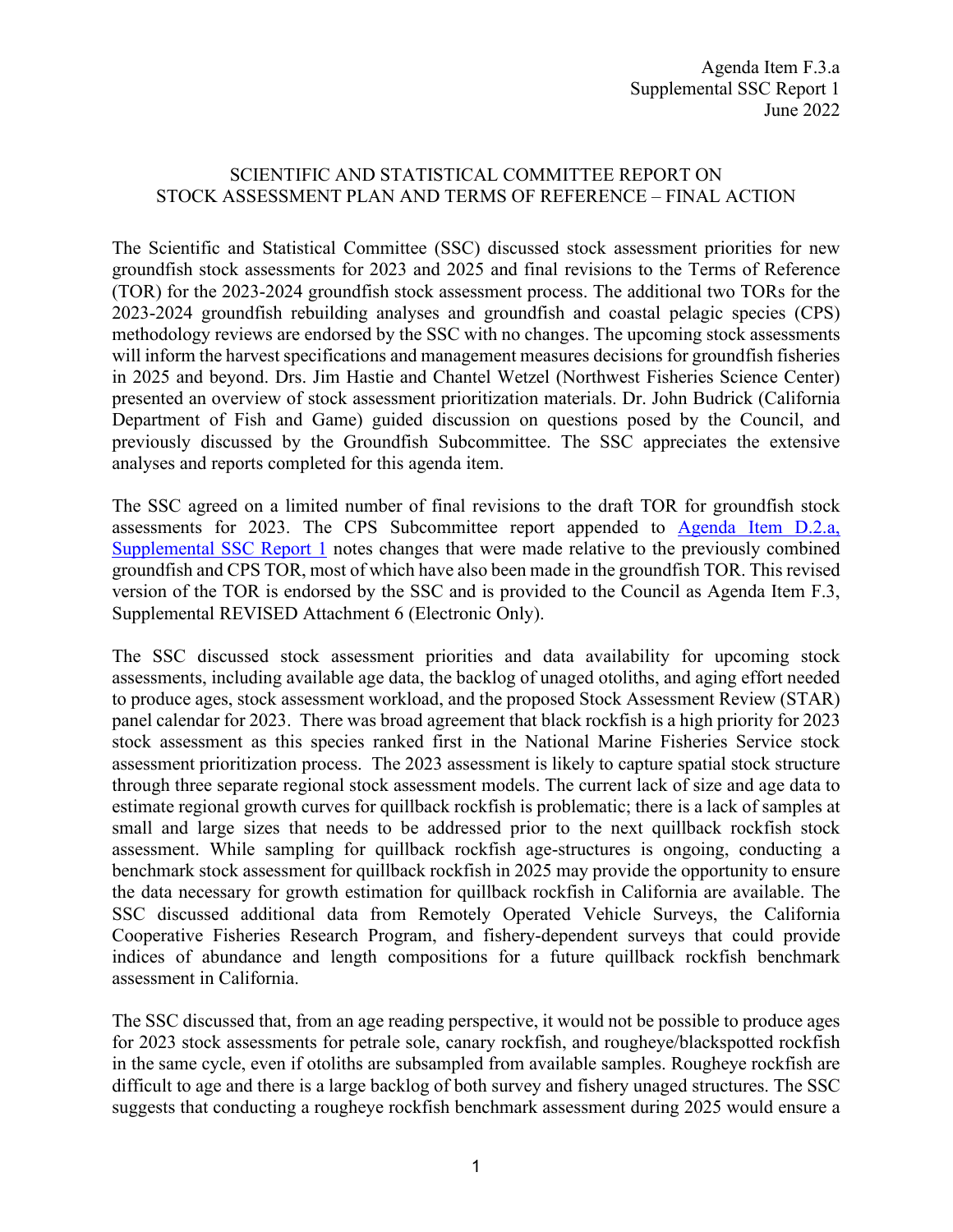greater number of ages would be available for the stock assessment. The possibility of conducting a data-moderate rougheye assessment was discussed briefly, but the SSC does not recommend this course of action due to high attainment by the fishery. If a data-moderate stock assessment for rougheye rockfish resulted in an unfavorable stock status, the Council could have similar issues to those encountered during 2021. The aging backlog for canary rockfish is smaller than that for rougheye rockfish so could more easily be brought up to date for 2023 stock assessments. While a canary rockfish assessment would require less aging capacity, it will require greater assessor capacity than rougheye rockfish due to spatial structure and fleet complexity.

The SSC endorses conducting stock assessments and making status determinations for all areas concurrently within a stock's designated management unit (i.e., stock definition). The SSC recommends 2023 copper rockfish assessments that encompass, at a minimum, all of California. However, given that stock definitions are not yet determined for copper rockfish, the Council may want to consider assessments that encompass the entire coast. Additional data, similar to those described for quillback rockfish, are available for California copper rockfish benchmark stock assessments. A sufficient number of otoliths are available to provide California growth estimates to replace current proxy growth estimates in the 2021 data-moderate assessments based on data from Oregon and Washington.

The SSC discussed the idea of working on assessments outside of the stock assessment cycle during summer and fall of the even years, with the aim of providing the Council an early view of results during November. The purported goal is to allow the Council to remove that stock from the stock assessment cycle based on preliminary results. SSC concerns with this approach include the expansion of the current stock assessment process and increased workload, and that such a process could result in the removal of stocks from the stock assessment cycle due to adverse results. The SSC is not in favor of the proposed process that would allow the removal of an assessment with preliminary results at the November Council meeting.

The SSC suggests deferring the STAR Panel schedule in [Agenda Item F.3, Attachment 1](https://www.pcouncil.org/documents/2022/05/f-3-attachment-1-summary-of-final-information-to-inform-selection-of-species-for-assessment-in-2023-workload-and-other-considerations.pdf/) to the science centers and Council staff once Council decisions for 2023 stock assessment priorities have been finalized. The review for a data-moderate shortspine thornyhead assessment also needs to be completed at an early STAR Panel to allow for student engagement.

The SSC provides the following feedback on Council questions regarding the 2023 groundfish stock assessment process.

## *1. How will 2023 assessments proceed in line with discussions on stock definitions?*

Stock definitions for management purposes for stocks to be assessed during 2023 should be defined during November 2022. While the stock designations will not define the spatial resolution of the assessment units, assessment units will need to be structured so that their results can be aggregated to match the stock definitions. The 2023 assessments will initially assume that the stock designations will match the current regions for harvest specifications, which could lead to mismatches between stock definitions as designated by the Council and assessment areas.